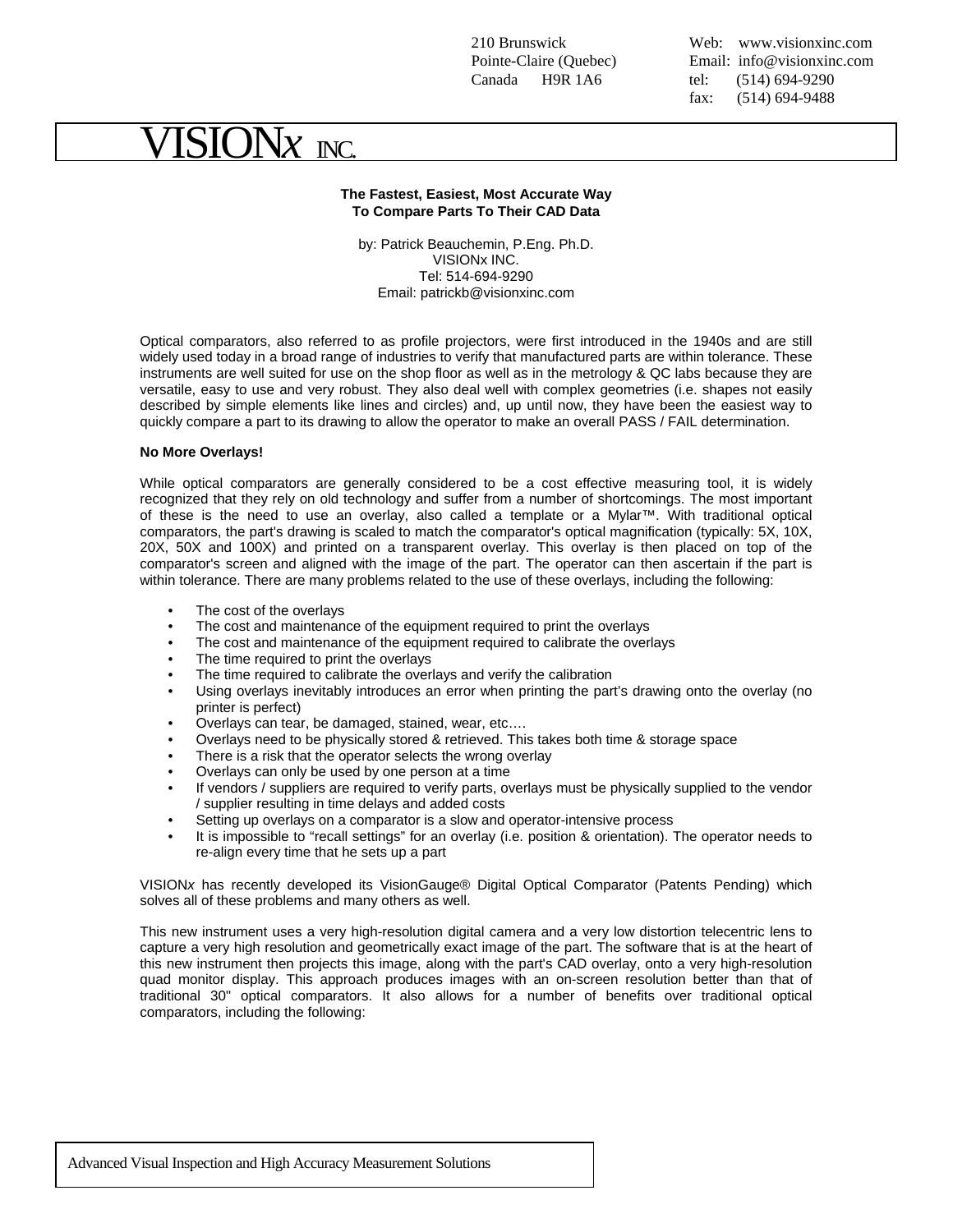- It produces a very high contrast image so that there is no problem viewing it in full daylight
- It is more accurate than traditional optical comparators
- It can carry out automatic Pass / Fail determinations, completely eliminating operator subjectivity and error
- It can automatically send measurements and data to a spreadsheet, text file, database, etc...
- It allows the user to be more productive and get more work done with a single machine
- It employs direct CAD data so that no overlays / templates / Mylars™ are required
- It can be used to collect images (either with or without the CAD data overlay and with or without annotations), measurements and data.
- It can carry out fully automated measurements (like a video CMM)
- It has a smaller footprint and uses less floor space than a traditional optical comparator
- It can be easily moved without requiring re-calibration (i.e. "rolling cart" configuration is standard)
- It has a greater depth of field, i.e. "everything is in focus all at once"
- It has a longer working distance thus more clearance between the part and the lens
- It allows you to compare a part to its CAD data beyond the optical field-of-view (because the CAD data tracks the part and follows the stage motion)
- It has LED illumination for very stable illumination over a 10 year life. This means that there are no more bulbs to change!

This new instrument is the ideal tool when you need to compare a part to its CAD drawing. It is appropriate for a wide range of industries including orthopedics, medical device manufacturing, automotive, aerospace, energy, precision mechanical components and assemblies, etc... It is also appropriate for higher magnification and very high accuracy applications such as Micro Electro-Mechanical Systems (MEMS) device manufacturing, electronics, semiconductor, etc...

Early adopters include the orthopedics, automotive and aerospace industries, among others. In the orthopedics industry, 100% of all parts must be inspected and compared to their CAD data during the manufacturing process, directly on the shop floor. These parts are implants with complex geometries and tight tolerances. In this application, the Digital Optical Comparator's higher accuracy provides an obvious benefit. Because parts are often be made in small batches, there is a constant need to change the overlay. With traditional optical comparators, this involves removing the overlay, walking over to the overlay storage area, finding the correct overlay, walking back to the machine and positioning the overlay. All of these operations can easily take a few minutes. With the Digital Optical Comparator, the operator only needs to scan in the work order's barcode or press a button on the screen to automatically call up the correct overlay, which comes up already correctly positioned over the image of the part. The productivity gains are immediate and all possible errors are eliminated!

In the automotive industry, this new instrument is used to check flexible parts, among other things. Comparing flexible parts, such as door and window trim, to their CAD data is notoriously difficult and the Digital Optical Comparator's ability to quickly and easily align the part and the drawing using an intuitive 3 axis 3-speed joystick makes the job much simpler.

In the aerospace industry, customers are checking critical areas such as the fir tree on engine blades, impellers, etc....

Like traditional optical comparators, the Digital Optical Comparator uses collimated back illumination to produce very clear and crisp images with sharp edge profiles. However, while traditional optical comparators typically use halogen bulbs that need to be replaced on a regular basis, this new instrument uses up to date LED technology that provides very stable illumination over a 10 year life. As is the case with traditional optical comparators, front illumination is also available (to carry out surface inspection, for example).

## **Higher Throughput**

Customers report that they are getting more than twice the throughput from the new VisionGauge® Optical Comparator. This is because part setup is so much faster with this new instrument. The system's barcode reader allows users to automatically load in a part's CAD drawing by simply scanning the barcode on the router that accompanies the parts. No need to sort through drawers of overlays!

Additionally part recall can be done by pressing a single button. The system brings everything back exactly the way you set it up. Part changeover is therefore much simpler and almost instantaneous.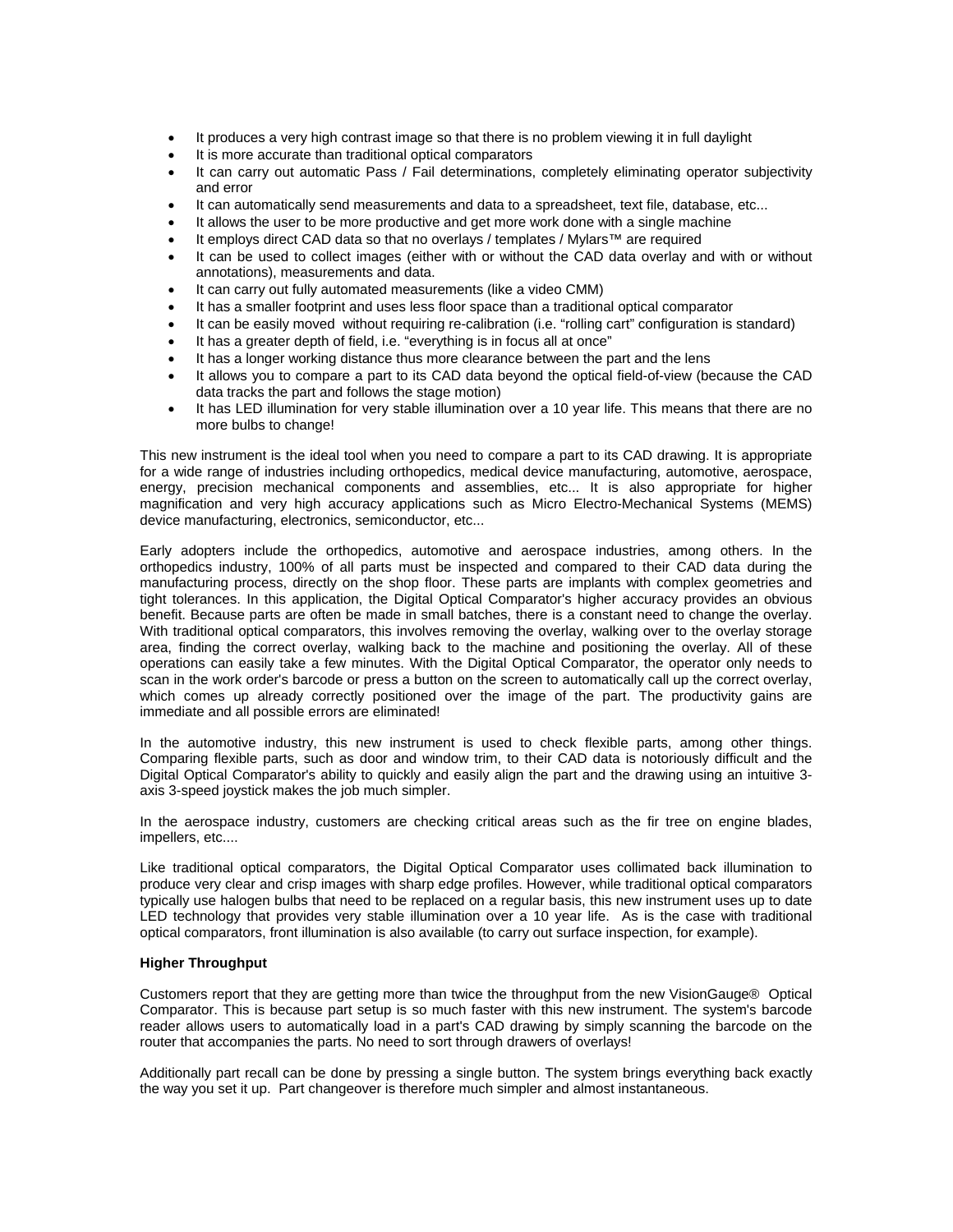#### **Increased Accuracy**

There are many factors that underlie the VisionGauge® Digital Optical Comparator's much higher accuracy relative to traditional optical comparators. The first has to do with the system's optical system. As with all things manufactured, it is impossible to produce a perfect lens and all lenses have defects and imperfections, to varying degrees. Furthermore, the difficulty in producing a lens increases dramatically with its size. Traditional optical comparators require extremely large lenses to project the image of the part onto their 30" screen. The Digital Optical Comparator, on the other hand, only needs to project the image of the part onto the camera's sensor, which measures approximately 1". This lens can be manufactured much more accurately and the raw image that is projected onto the camera sensor of the Digital Optical Comparator is thus much more geometrically accurate than the image projected onto the 30" screen of a traditional optical comparator.

The Digital Optical Comparator's camera produces a digital image that is sent to the system's on-board computer. The software can then carry out further corrections on this image to eliminate the last, very small geometric distortions and inaccuracies. This is the second reason for this new system's increased accuracy: the Digital Optical Comparator carries out mathematical corrections to the image to make it virtually perfect!

Another reason for this new instrument's significantly increased accuracy is the fact that the software is capable of sub-pixel edge detection which, unlike human operators, can accurately locate edges between pixels and not just on the pixels themselves. The fact that the system works directly with the part's CAD data and does not use Mylars™ - which necessarily have inaccuracies - is a further reason for the system's increased accuracy. Finally, the system's Auto Pass / Fail tool, which completely eliminates operatordependent subjectivity, is another significant factor in the system's higher accuracy.

The use of a small camera sensor, instead of a large 30" projection area, is at the root of the Digital Optical Comparator's superior optical properties: a much greater depth of field and a longer working distance. It is the principal reason why these systems have a much smaller footprint and require less manufacturing floor space than traditional optical comparators.

Because this new instrument works with a digital image, it is able to carry out fully automated measurements, with sub-pixel accuracy, just like a video CMM.

## **Compare the Part to its CAD Data Beyond the Optical Field-of-View**

Another significant benefit to this novel approach is the fact that the Digital Optical Comparator can compare a part to its CAD drawing beyond the optical file of view. With traditional optical comparators, the overlay is fixed on the screen and doesn't move when the stage carrying the part moves. With the Digital Optical Comparator, the overlay "tracks the part". This means that if you have a part that is larger than the field of view, you can move the stage to see another portion of the part and the overlay will follow the stage. The CAD drawing moves with the part!

#### **Summary**

These systems are completely software-driven making it possible to automate all of the operations. As a result, you can operate this new system using only a barcode reader and a joystick. This results in significant productivity gains. Users typically report a doubling of their productivity with this instrument, i.e. they can get twice as much work done with a single machine.

The Digital Optical Comparator's digital image can also be saved to disk, either with or without the CAD data overlay and with or without annotations, along with measurements, annotations and other data. This is extremely useful for documentation and collecting device history in the medical industry.

The new VisionGauge® Digital Optical Comparator is a very easy-to-use system that is perfectly suited for both the shop floor and the metrology lab. It is available in both horizontal and vertical configurations, single and multi-mag configurations, with industry-standard 5X, 10X, 20X, 50X and 100X magnifications. This new instrument brings optical comparators into the 21st century. It uses advanced technology to offer a better solution to the classic manufacturing problem of ensuring that parts match up with their CAD drawing.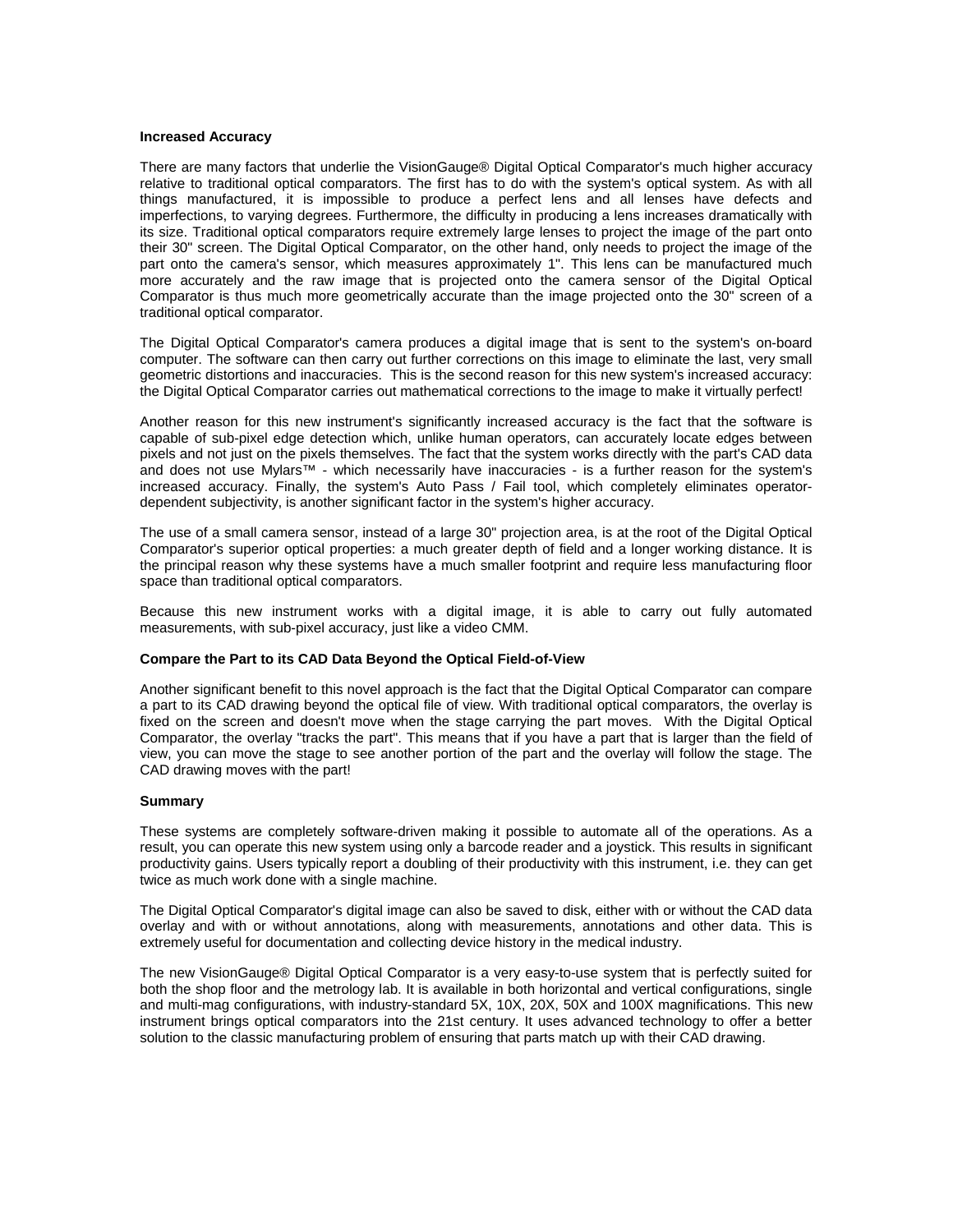

Overall view of the VisionGauge® Digital Optical Comparator. In this picture, we can see the collimated LED back illumination module (on the left), the stage and column (towards the middle of the picture) and the quad monitor display (top).



The VisionGauge® Digital Optical Comparator is also available in Vertical Configuration.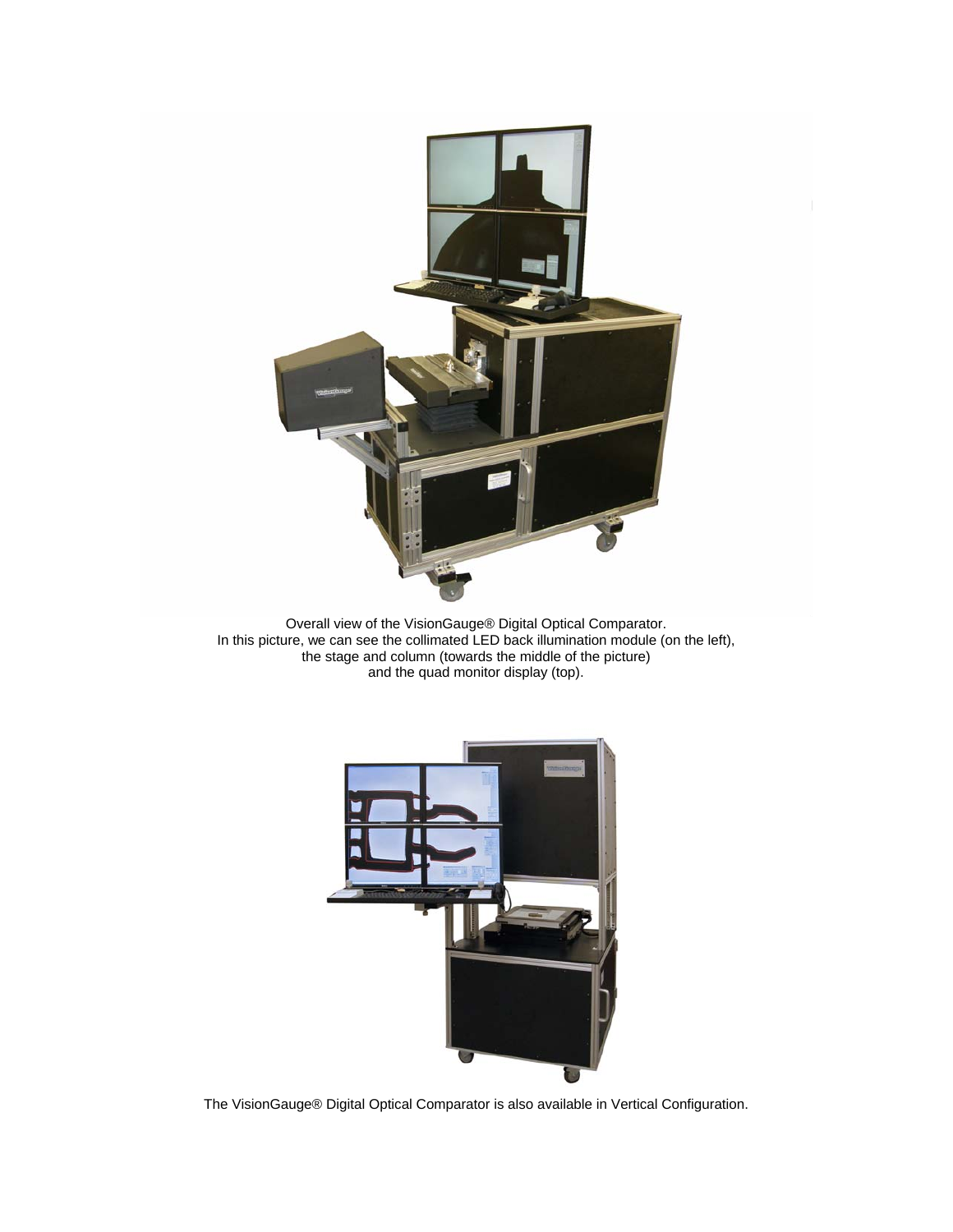

The overlay of the part's CAD drawing onto the live video image of the part. In this case, the part is a knee implant in the orthopedics industry.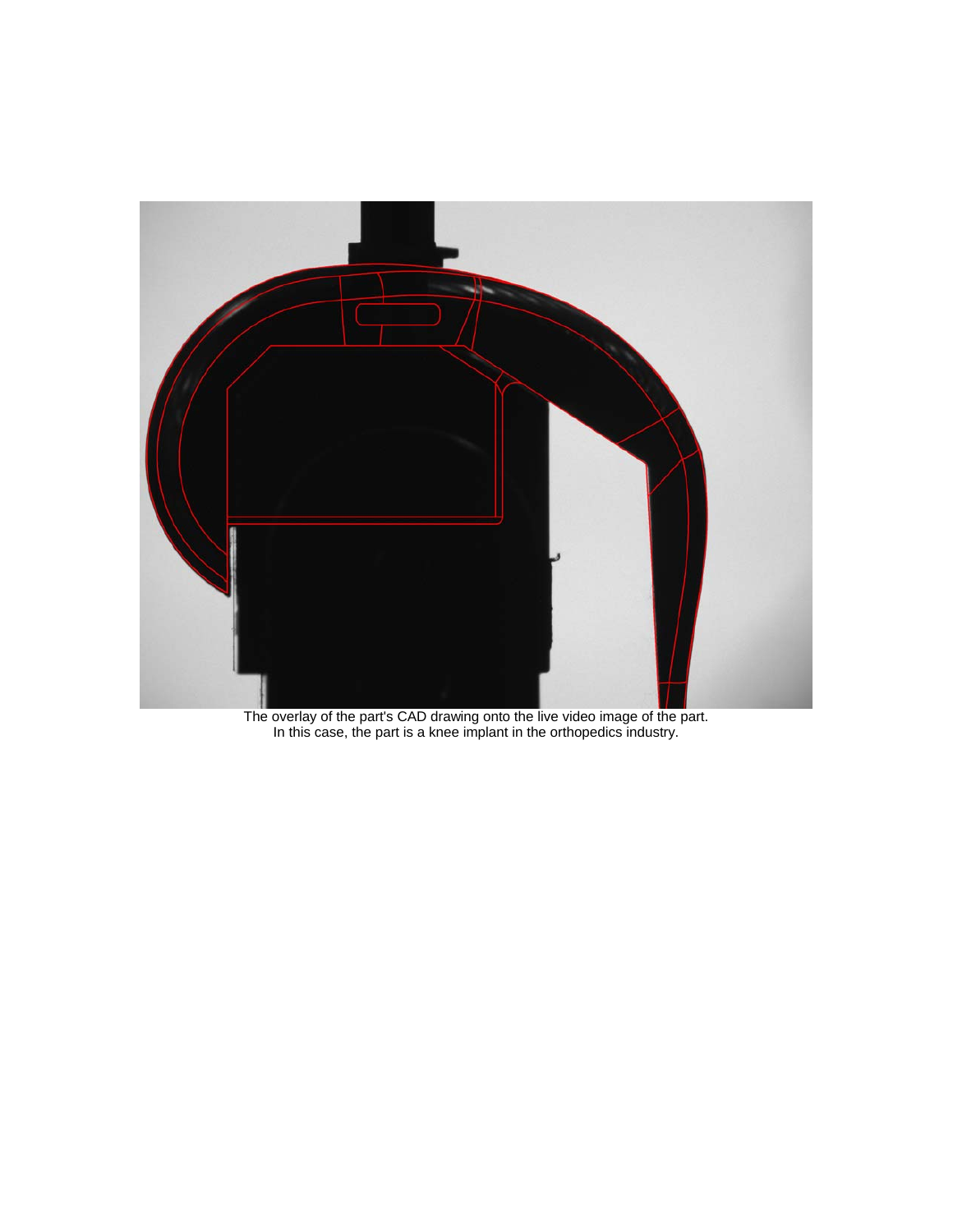

A "fir tree" compared against its CAD data from the aerospace industry.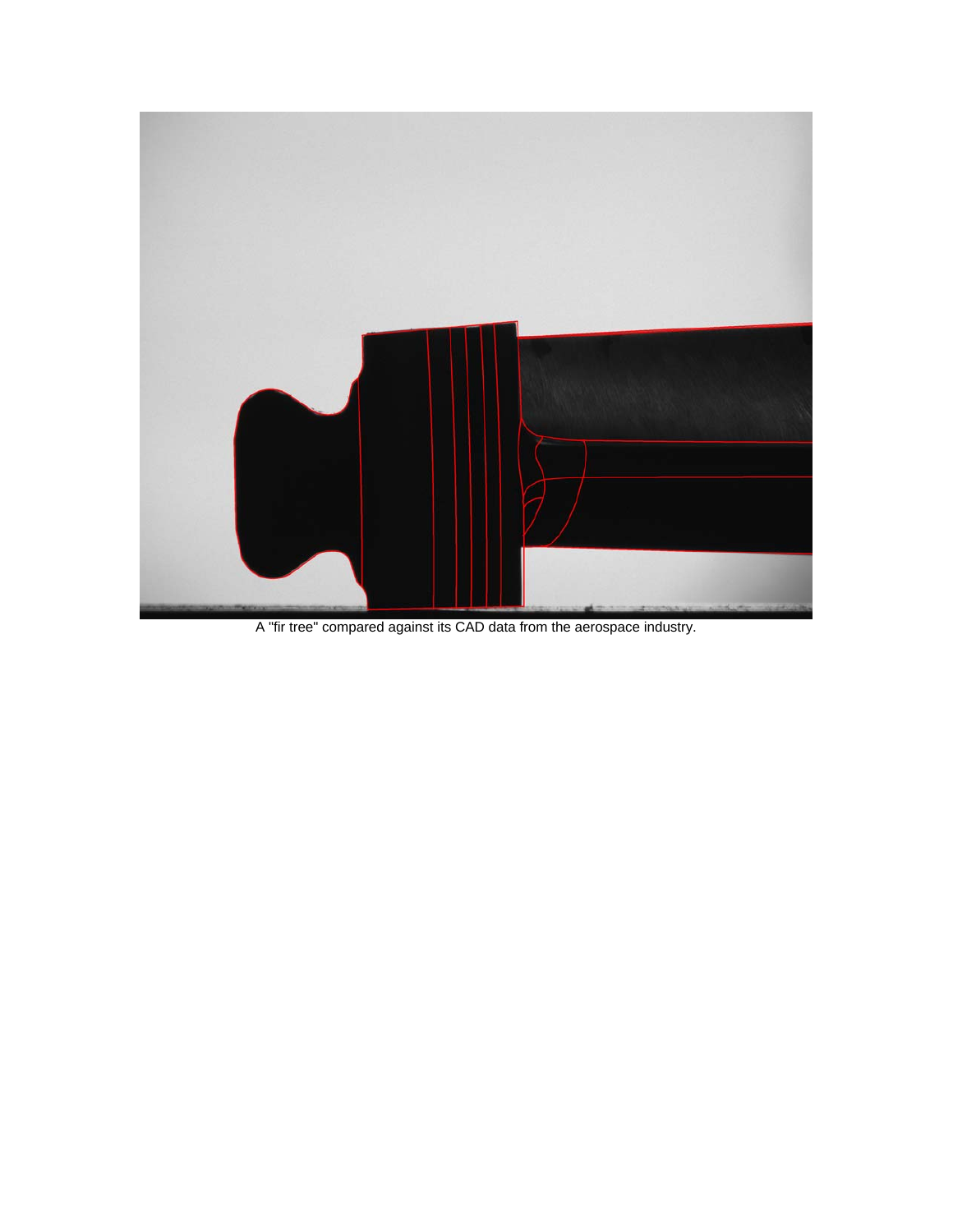

A typical application for this new instrument in the automotive industry